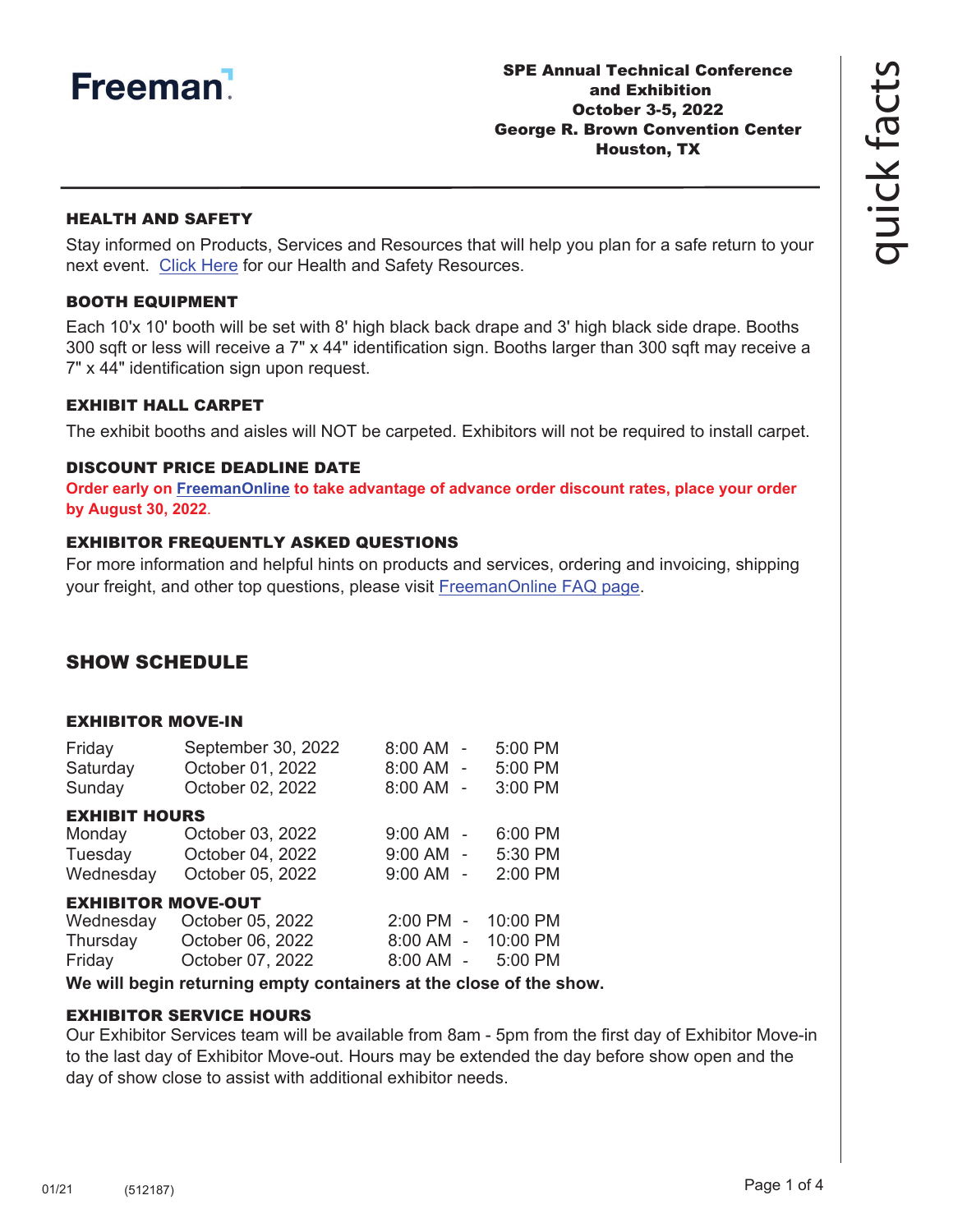# **DISMANTLE AND MOVE-OUT INFORMATION**

All exhibitor materials must be removed from the exhibit facility by Friday, October 07, 2022 at 5:00 PM.

To ensure all exhibitor materials are removed from the exhibit facility by the Exhibitor Move-Out deadline, please have all carriers check-in by Friday, October 07, 2022 at 10:00 AM.In the event your selected carrier fails to show on final move-out day, Freeman reserves the right to re-route your freight onto another carrier.

# POST SHOW PAPERWORK AND LABELS

Our Exhibitor Support Department will gladly prepare your outbound Material Handling Agreement and labels in advance. Complete the Outbound Shipping form and your paperwork will be available at show site. Be sure your carrier knows the company name and booth number when making arrangements for shipping your exhibit at the close of the show.

# EXCESSIVE TRASH AND BOOTH ABANDONMENT

Any excessive trash which consists of display materials, carpet, padding, crates and/or pallets will be disposed of and charged both a handling fee and disposal fee during move-in. Excessive booth materials and/or literature left in the booth at the end of the published exhibitor move-out that is not labeled for an outbound shipment will be considered abandoned and deemed as trash. The exhibitor will be charged for the removal and disposal of these items. Charges may include Installation & Dismantle Labor, Forklift/Rigging Labor, and/or Dumpster Fee.

# SERVICE CONTRACTOR CONTACTS / INFORMATION:

## [FREEMAN](https://www.freemanco.com/store/faqs#contactUS)

Contact Us

# FREEMAN EXHIBIT TRANSPORTATION

(800) 995-3579 Toll Free US & Canada or +1 (512) 982-4187 or +1 (817) 607-5183 Local & International Shipping Services or fax +1 (469) 621-5810 or email exhibit.transportation@freeman.com

# FREEMAN ONLINE®

**Take advantage of discount pricing by ordering online a[t FreemanOnline](https://www.freemanco.com/store?utm_source=Forms&utm_medium=PDF) by August 30, 2022.** Using the enhanced Freeman Online, you will enjoy easy access to added features and functions as well as the high caliber of Freeman services you've come to expect - **before, during** and **after** your show.

To place online orders you will be required to enter your unique Username and Password. If this is your first time to use Freeman Online, click on the "**Create an Account**" link. To access Freeman Online without using the email link, visit [FreemanOnline.](https://www.freemanco.com/store?utm_source=Forms&utm_medium=PDF)

If you need assistance with Freeman Online please call Exhibitor Support at (888) 508-5054 Toll Free US & Canada or +1 (512) 982-4186 or +1 (817) 607-5000 Local & International.

# SHIPPING INFORMATION

Warehouse Shipping Address:

Exhibiting Company Name / Booth # **SPE Annual Technical Conference and Exhibition** C/O Freeman / Jetco 3010 Aldine Bender Rd Houston, TX 77032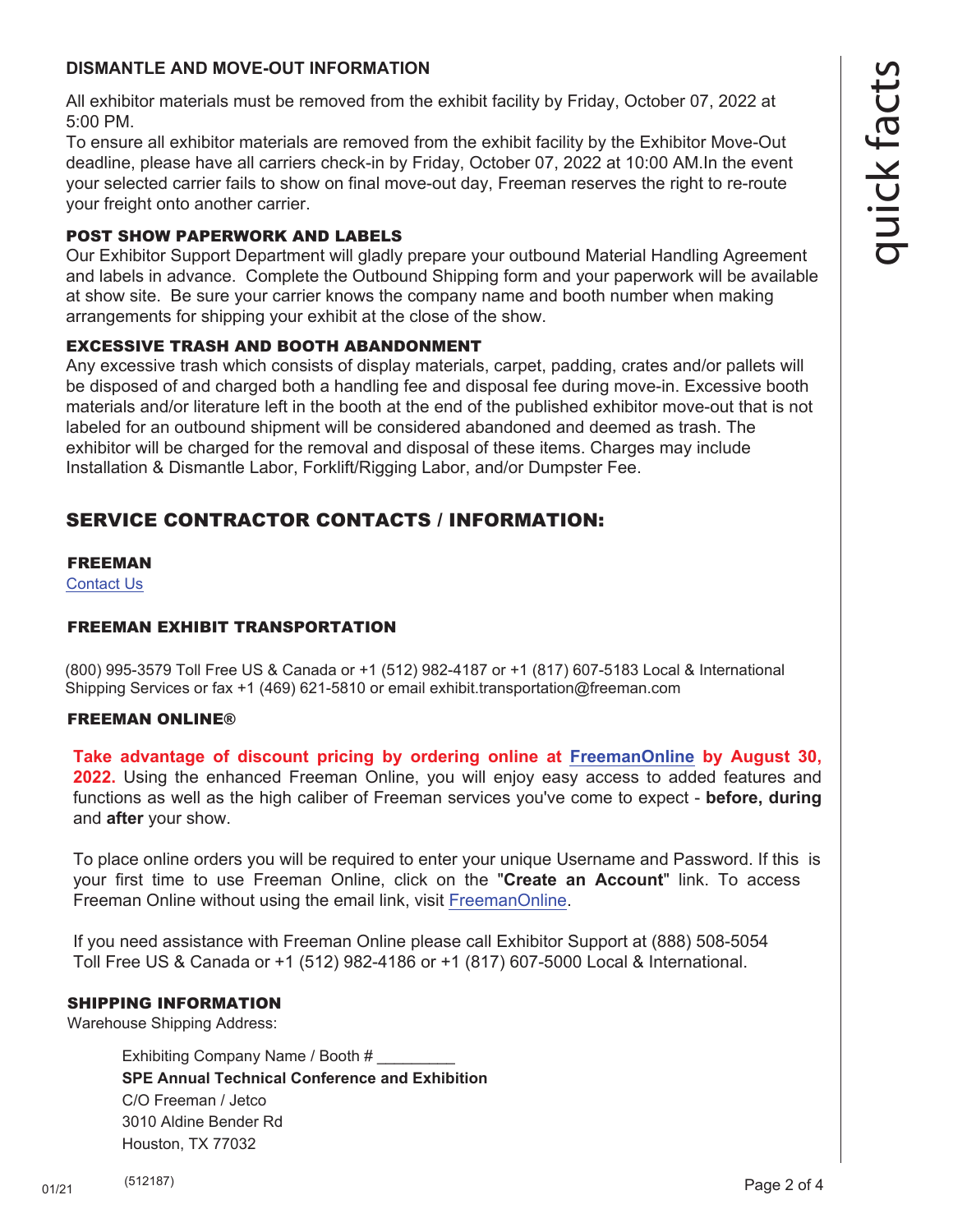Show Site Shipping Address:

Exhibiting Company Name / Booth # \_\_\_\_\_\_\_\_\_ **SPE Annual Technical Conference and Exhibition** C/O Freeman George R Brown Convention Center 1001 Avenida De Las Americas Houston, TX 77010

Freeman will receive shipments at the exhibit facility beginning Thursday, September 29, 2022. Shipments arriving before this date may be refused by the facility. Any charges incurred for early freight accepted by the facility are the responsibility of the Exhibitor. Certified weight tickets must accompany all shipments. If required, provide your carrier with this phone number: (888) 508-5054.

**Please note: All materials received by Freeman are subject to Material Handling Charges and are the responsibility of the Exhibitor. This also applies to items not ordered through the Official Show Vendors. Refer to the material handling form for charges for the service.** 

Please be aware that disposal of exhibit properties is not included as part of your material handling charges. Please contact Freeman for your quoted rates and rules applicable to disposal of your exhibit properties.

# PURCHASE TERMS

Freeman's Terms & Conditions apply to all orders submitted to Freeman for any goods or services, and may be amended without notice. To review the current Purchase Terms, [click here.](https://www.freemanco.com/store/footerPages/footerPagesProfileFrame.jsp?page=purcha seTerms&_ga=2.176437029.1419744130.1584226036-1715307741.1584226036)

# LABOR INFORMATION

Union Labor may be required for your exhibit installation and dismantle. Please carefully read the UNION RULES AND REGULATIONS to determine your needs. Exhibitors supervising Freeman labor will need to pick up and release their labor at the Freeman Service Center. Refer to the order form under Display Labor for Straight time and Overtime hours.

# ASSISTANCE

We want you to have a successful show. If we can be of assistance, please call Exhibitor Support at (888) 508-5054.

# WE APPRECIATE YOUR BUSINESS!